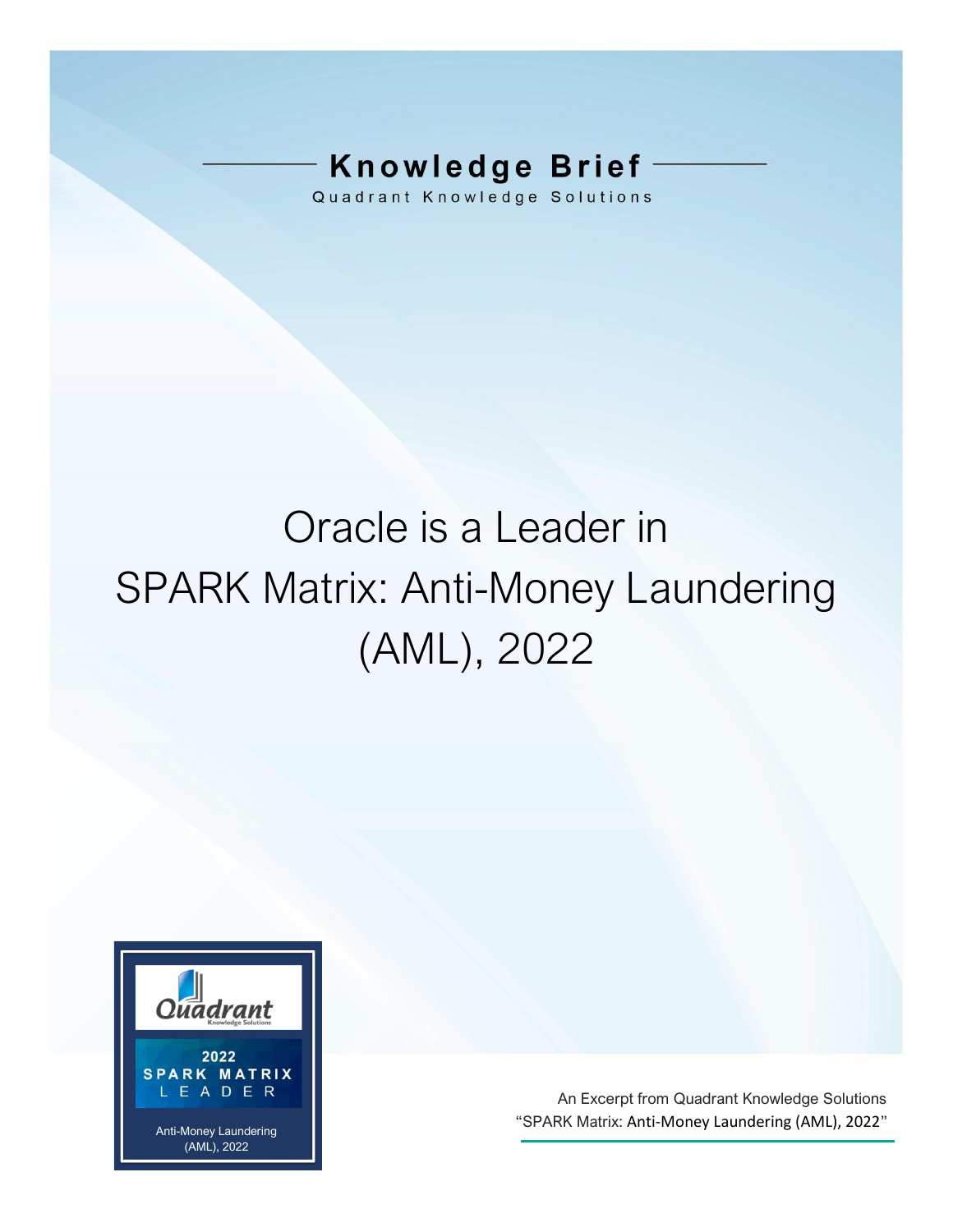### **Oracle is Leader in SPARK Matrix: Anti-Money Laundering (AML), 2022**

Anti-Money Laundering (AML) solutions help financial institutions and government organizations to monitor and analyze customer data and transactions to detect, prevent, and report all types of suspicious activities, including money laundering activities, and improve AML compliance. Modern AML solutions use advanced analytics, artificial intelligence, and machine learning to predict potentially fraudulent activities to further strengthen the organization's AML compliance readiness.

New-age technologies have not only increased the constant friction between banks, regulators, and financial criminals but have also ushered in increasingly complex regulations. Financial services and banks are grappling with adhering to a host of regulations such as BSA, FinCEN, Fourth AMLD, Fifth AMLD, Hong Kong Monetary Authority (HKMA), Monetary Authority of Singapore (MAS), and such others, while utilizing legacy systems, consequently resulting in an adverse impact on deadlines and slowing the overall process. To further add to their woes, driven by digital transformation and emerging technologies, financial crimes are increasing in frequency and complexity, fueling a rapid rise in money laundering activities. With miscreants finding innovative ways, cryptocurrency and virtual assets are also coming under the purview of money laundering activities. Lately, with the majority of the population homebound and working remotely due to the COVID-19 pandemic, there has been a swift rise in financial frauds, with people increasingly being digitally more active overall.

Due to these challenges, organizations are increasingly turning to Fintech vendors and embracing anti-money laundering solutions to detect and mitigate conventional and digital money laundering activities. Anti-money laundering (AML) solutions are majorly used to fulfill compliance for FIs to prevent money laundering activities and help organizations combat financial fraud. AML solutions filter customer data and historical transactions, detect anomalies, help financial services monitor and flag or report suspicious activities (SAR) if required, and ensure compliance. AML solutions can ingest large data sets effectively from multiple sources and help FIs conduct due diligence processes efficiently and ensure adherence to regulations. The solutions use an analytics engine to track customer information, financial transactions, and historical data for suspicious patterns. Hence, it is imperative for organizations to select the right AML solution for detecting and resolving/reporting money laundering activities.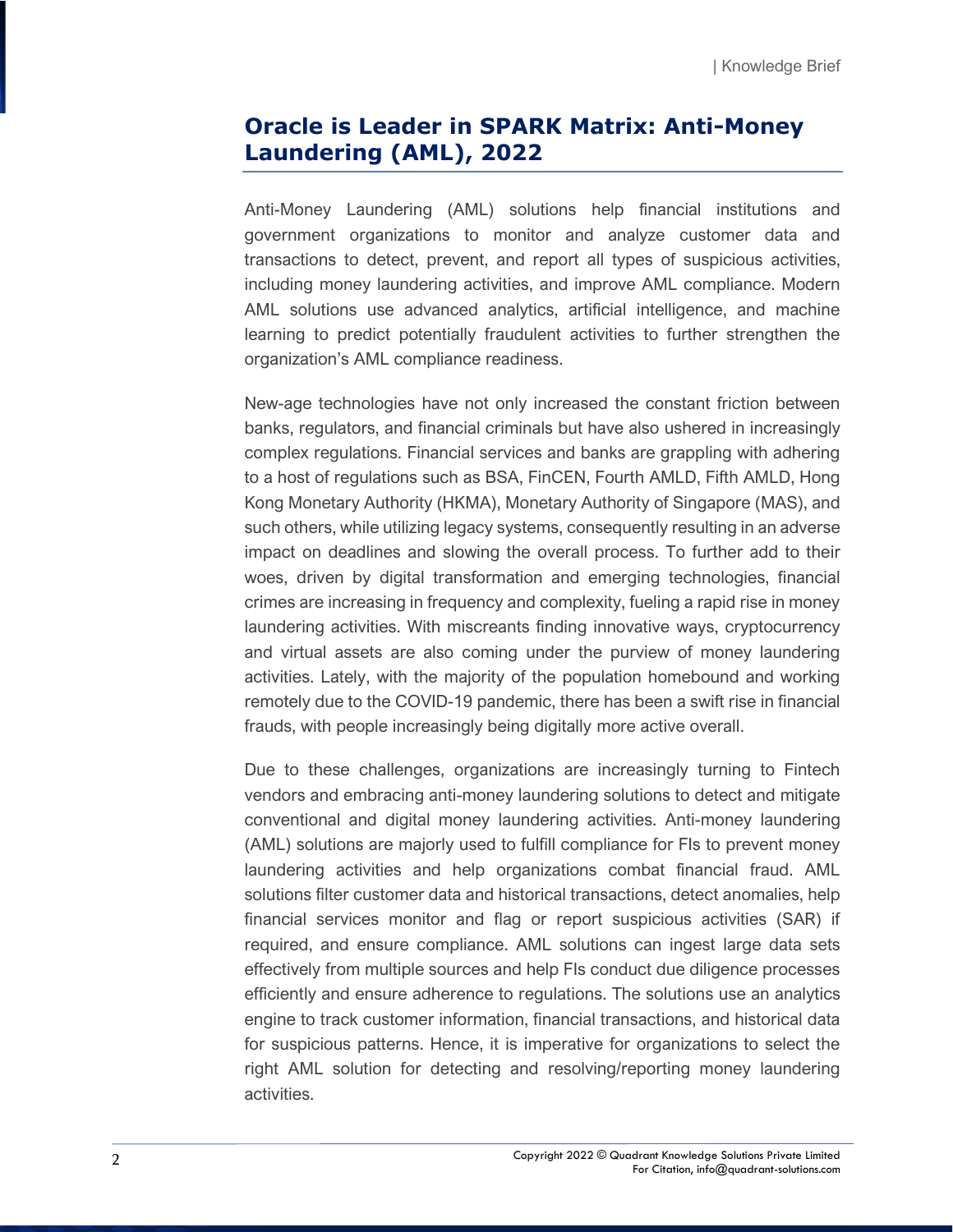In recent times, innovative & sophisticated technologies powered by AI & ML are boosting AML solutions' efficiency and credibility. The technology advancements are used from the beginning of customer onboarding, fraud detection, monitoring, investigation, & triggering alerts to case reporting and flagging suspicious transactions. AI with automation is playing a significant role in the AML space, eliminating manual errors, optimizing operational efficiency, and minimizing time spent on the whole process. Thus, the constant occurrence of cyber threats, frauds, and risks can be curbed and mitigated with advanced AML solutions, which can cover the comprehensive customer cycle and optimize the orchestration of work by combining sophisticated technology with the organization's systems.

Quadrant Knowledge Solutions' SPARK Matrix: Anti-Money Laundering (AML), 2022 research includes a detailed analysis of the global market regarding emerging technology trends, market trends, and future market outlook. This research provides strategic information for technology vendors to better understand the existing market, support their growth strategies, and for users to evaluate different vendors' capabilities, competitive differentiation, and market position.

The research includes detailed competition analysis and vendor evaluation with the proprietary SPARK Matrix analysis. SPARK Matrix includes ranking and positioning of leading AML vendors with a global impact. The SPARK Matrix includes the analysis of vendors, including ACI Worldwide, Acuant, AML Partners, BAE Systems, Clari5, Eastnets, Featurespace, Feedzai, FICO, Fiserv, Infrasoft Tech, LexisNexis Risk Solutions (Accuity), NICE Actimize, Oracle, Pelican AI, Quantexa, SAS, Symphony AyasdiAI, ThetaRay, and Verafin (Nasdaq).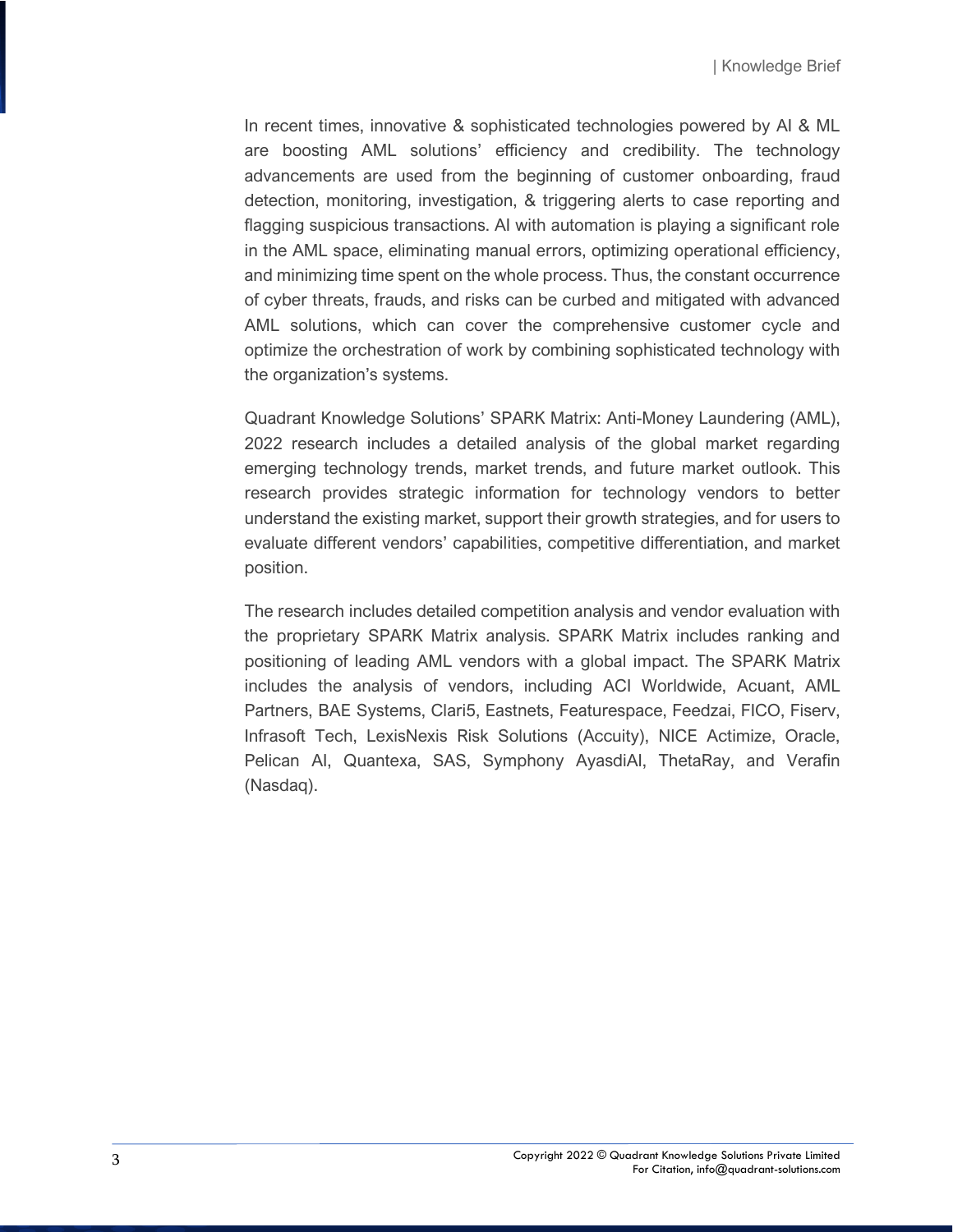## **Market Dynamics and Trends**

The following are the key market drivers as per Quadrant Knowledge Solutions' Anti-Money Laundering (AML) solution strategic research:

- Digital advancements are transforming various sectors at an accelerated pace, significantly impacting financial organizations and heralding the cashless economy, the proliferation of mobile devices, cloud computing, the Internet of Things (IoT), and eCommerce. Digitalized financial institutions and banks offer 24\*7 connectivity to customers through mobile wallets, instant payment options, and cryptocurrencies. The interconnected, fast, and accessible systems are accelerating the spread of money laundering and fraud attacks across the global financial sector.
- Technologies such as AI, ML, RPA, advanced analytics, and blockchain have completely metamorphosized the financial landscape. FIs are adopting innovative technologies and integrating intelligent automation, AI and ML into their AML compliance solutions to fulfill customers' and regulators' requirements.
- Due to emerging trends of cryptocurrency and its involvement in tradebased money laundering (TBML) and other fraud activities, the government authorities and regulators have increased their focus on all institutions dealing with cryptocurrency and virtual assets. Entities involved in cryptocurrency and virtual assets should comply with antimoney laundering and combating financial terrorism obligations by developing end-to-end AML/CFT control frameworks. Also, to combat cryptocurrency frauds, banks need a robust AML solution.
- FIs and FinTech vendors are increasingly looking forward to collaborating in the journey to fight against frauds and money laundering activities. To battle against the sophisticated and integrated frauds across the globe, FIs and banks are collaborating to share data and intelligence on financial crime. FinTech vendors are also looking forward to collaborating to strengthen their AML offering and increase their market presence.
- With the rise in fraudulent activities, more emphasis is being given to detecting criminal activities and fine-tuning the monitoring approach. Thus, the demand for enhanced transaction monitoring solutions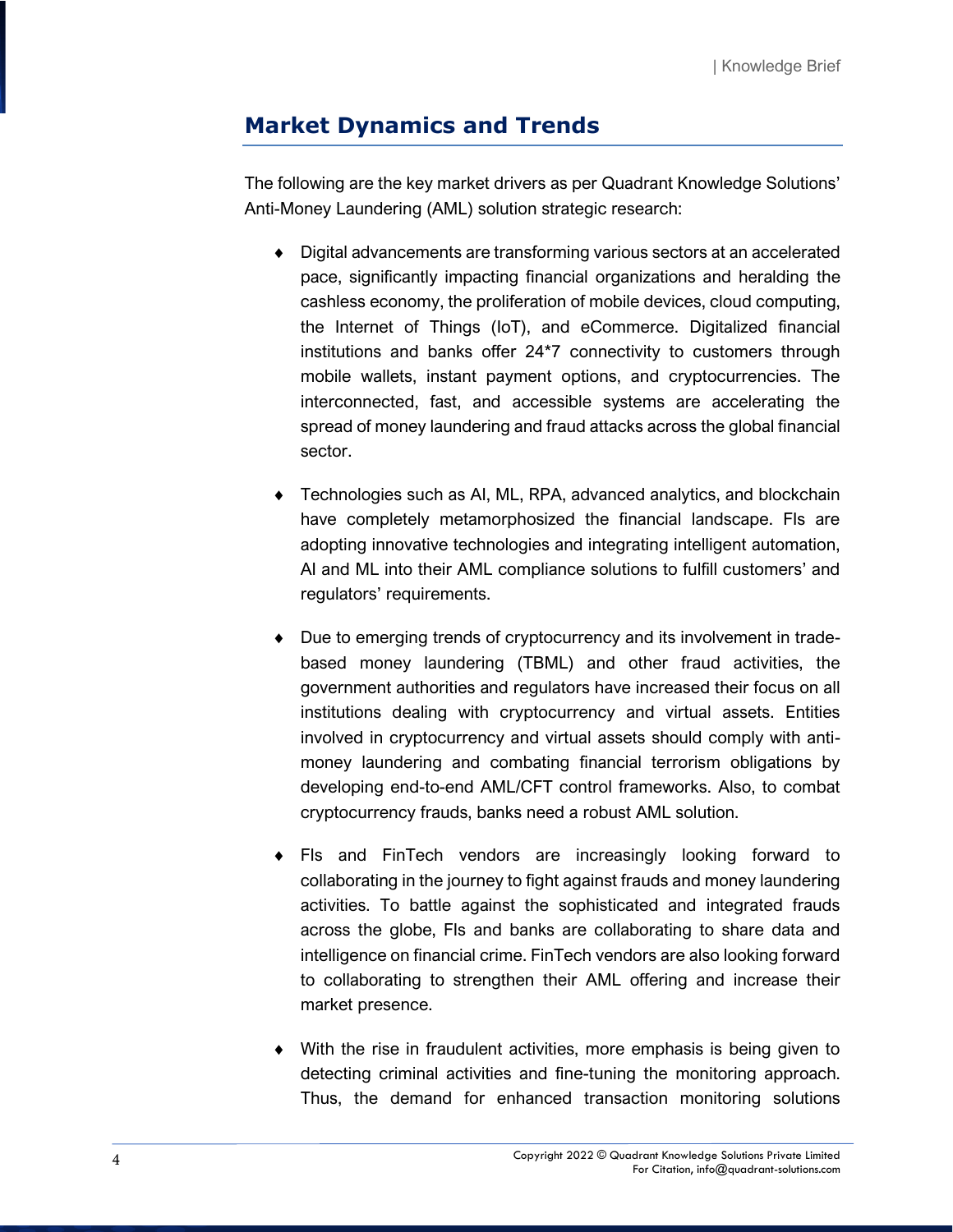integrating technologies such as AI, ML, and automation is increasing. Vendors are increasingly using advanced technologies like real-time customer risk scoring, network analytics, UEBA, and advanced analytics for enhanced transaction monitoring capability.

- Changing money laundering tactics and increasing regulations have intensified the compliance burden on banks and FIs. The FIs' task is made more challenging by regulations, such as FinCEN and 6AMLD, accepted as AML standards worldwide. With the need to comply with the global and local regulations, AML vendors are ensuring that they offer improved compliance and enhanced reporting capabilities.
- The COVID-19 pandemic has further fueled the digital transformation journey for most organizations and people. The pandemic has drastically influenced people's online shopping behavior around the world, increasing the sheer volume of financial transactions, which is increasing pressure on banks to comply and has also unsurprisingly increased the instances of fraud and money laundering.
- Driven by the post-COVID surge of complexities, emerging fraud and money laundering trends, financial institutions are re-evaluating their existing technology infrastructure and operational processes. Leading vendors in the integrated financial crime and compliance market are investing in offering a unified solution for alert and case management fraud investigation, integrated analytics and dashboards, unified views of risks, and such others.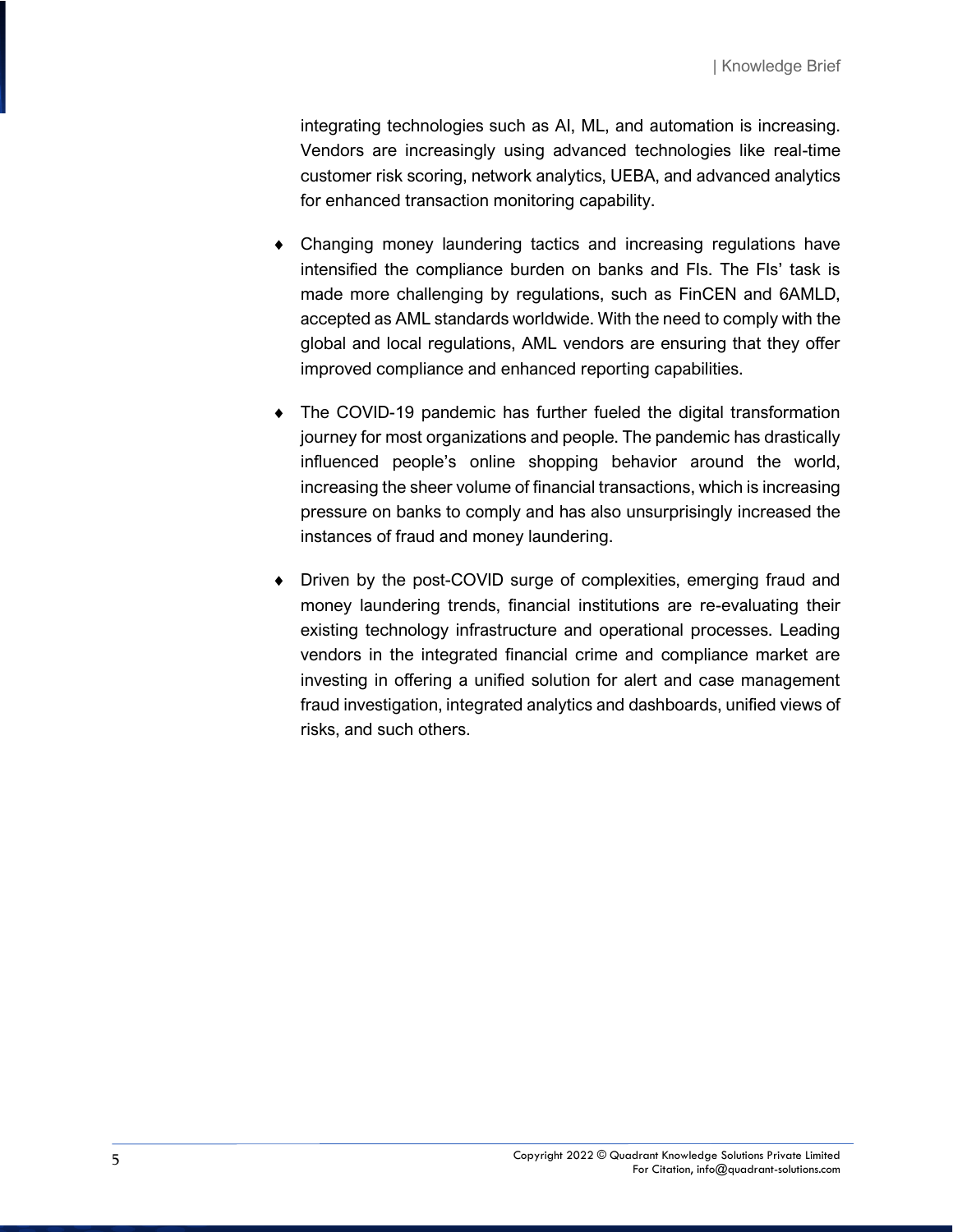

#### **Figure: Key Components of Anti-Money Laundering (AML) Solution.**

Source: Quadrant Knowledge Solutions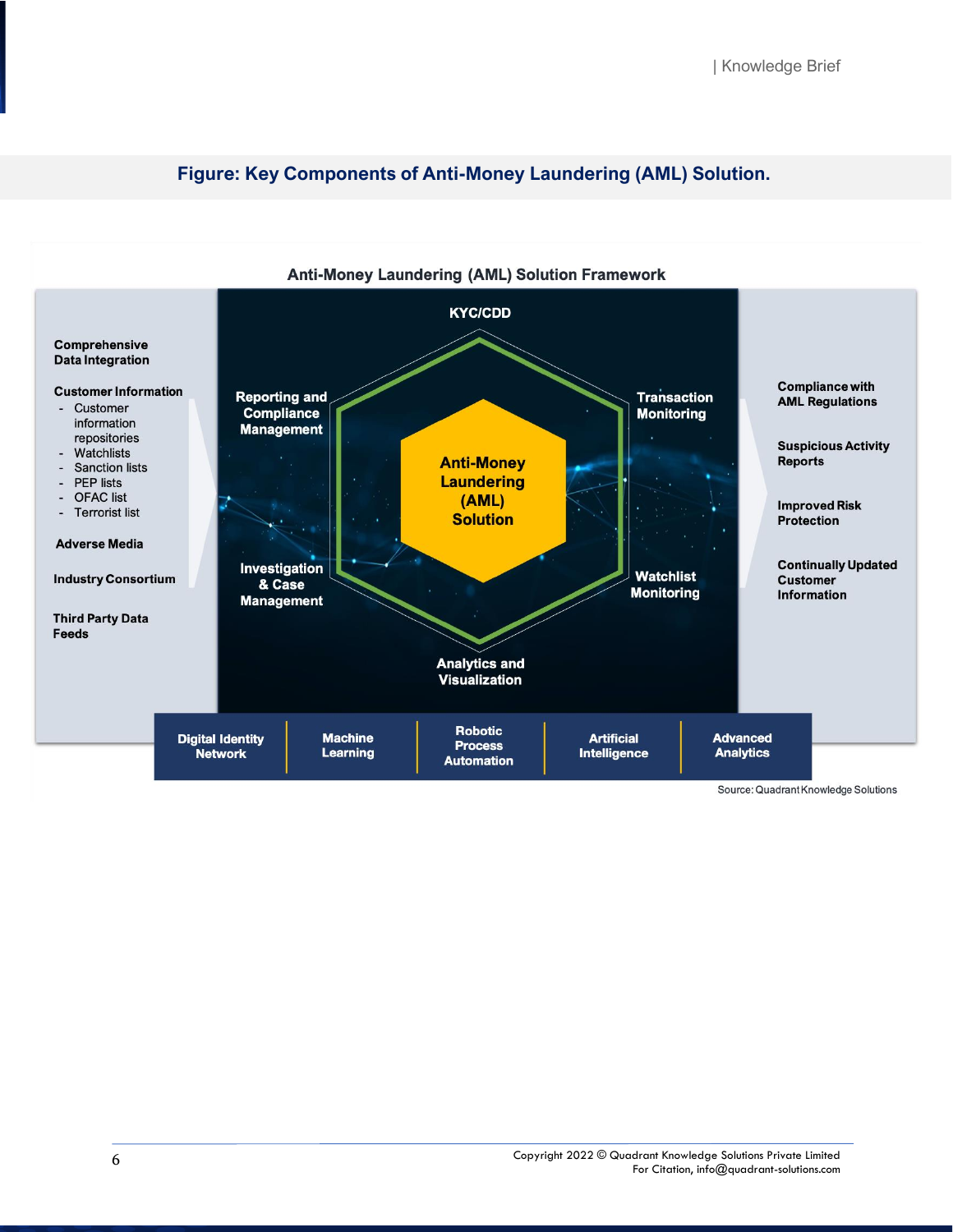#### **SPARK Matrix Analysis of the Anti-Money Laundering (AML) solution Market**

[Quadrant Knowledge Solutions](https://quadrant-solutions.com/) conducted an in-depth analysis of the major Anti-Money Laundering (AML) vendors by evaluating their product portfolio, market presence, and customer value proposition. Anti-Money Laundering (AML) market outlook provides competitive analysis and a ranking of the leading vendors in the form of a proprietary SPARK Matrix<sup>™</sup>. SPARK Matrix analysis provides a snapshot of key market participants and a visual representation of market participants. It provides strategic insights on how each vendor ranks related to their competitors based on their respective technology excellence and customer impact parameters. The evaluation is based on primary research including expert interviews, analysis of use cases, and Quadrant's internal analysis of the overall AML market.

| <b>Technology Excellence</b>         | Weightage | <b>Customer Impact</b>                    | Weightage |
|--------------------------------------|-----------|-------------------------------------------|-----------|
| Sophistication of Technology         | 20%       | <b>Product Strategy &amp; Performance</b> | 20%       |
| Competitive Differentiation Strategy | 20%       | Market Presence                           | 20%       |
| <b>Application Diversity</b>         | 15%       | Proven Record                             | 15%       |
| Scalability                          | 15%       | Ease of Deployment & Use                  | 15%       |
| Integration & Interoperability       | 15%       | Customer Service Excellence               | 15%       |
| Vision & Roadmap                     | 15%       | Unique Value Proposition                  | 15%       |

According to the SPARK Matrix analysis of the global AML solution market, "Oracle's robust functional capabilities for AML which is a part of its financial crime and compliance (FCCM) applications suite, has secured strong ratings across the performance parameters of technology excellence and customer impact and has been positioned amongst the technology leaders in the 2022 SPARK Matrix of the Anti-Money Laundering (AML) solution market."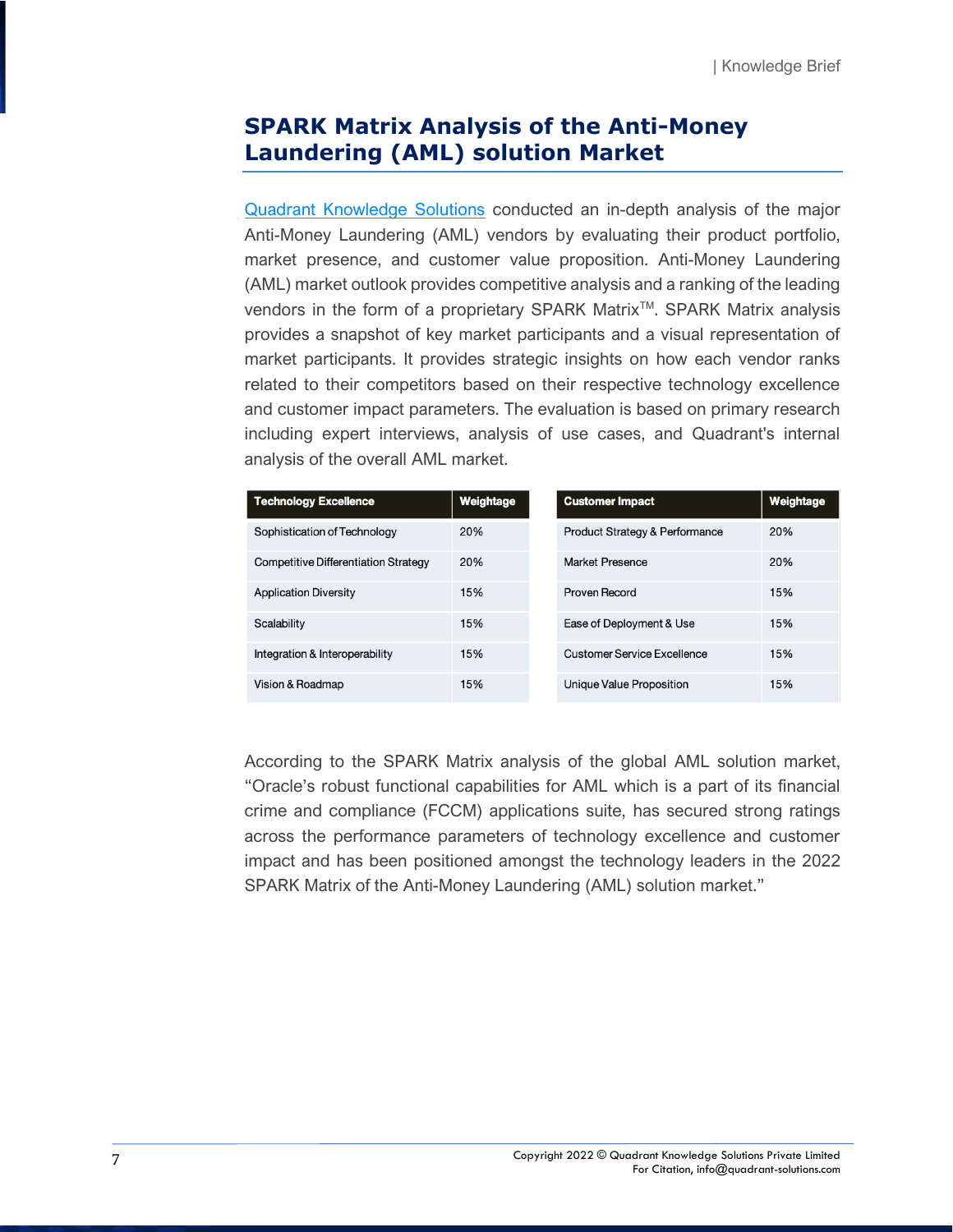### **Figure: 2022 SPARK Matrix**

(Strategic Performance Assessment and Ranking) Global Anti-Money Laundering (AML) solution Market

SPARK Matrix<sup>™</sup>: Anti-Money Laundering (AML) Solution, 2022



#### **Technology Excellence**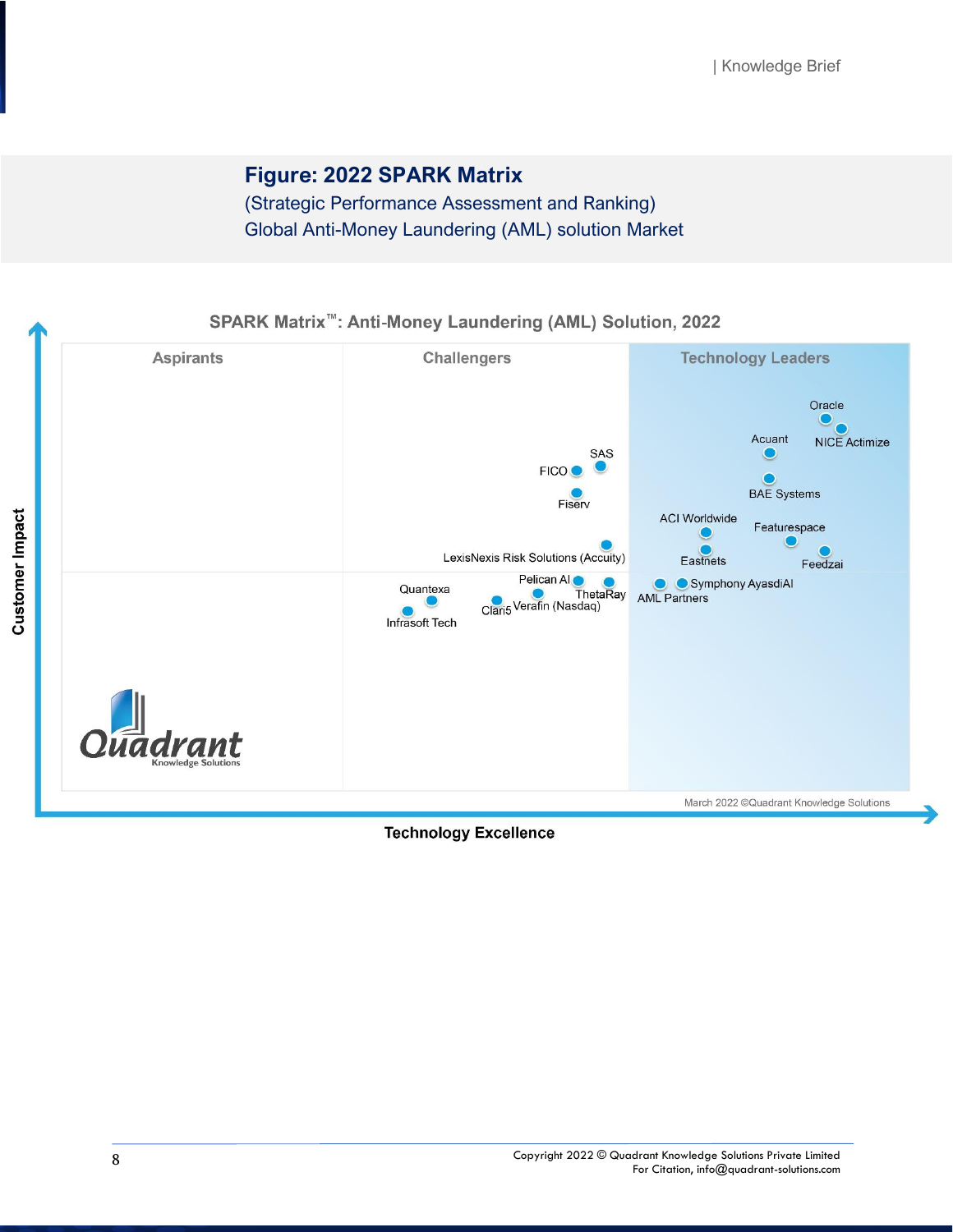#### **Oracle Capabilities in the Global Anti-Money Laundering (AML) solution Market**

Founded in 1977, and headquartered in Austin, Texas, US, [Oracle](https://www.oracle.com/aml) offers suites of integrated applications plus secure, autonomous infrastructure in the Oracle Cloud. Oracle offers a complete platform for onboarding, monitoring, detection, investigation, and reporting a financial crime through its Financial Crime and Compliance Management (FCCM) Applications suite. Powered by advanced analytics, engineered to work together with a unified enterprise case management, Oracle FCCM Applications delivers continuous innovation, detection accuracy, boosts investigator productivity, improves operational efficiency, and drives cost reduction for the compliance organization.

Oracle's FCCM suite offers key functionalities across the entire anti-money laundering (AML) and financial crime management value chain, including Customer Screening, Know Your Customer (KYC), Customer Due Diligence (CDD), Enhanced Due Diligence (EDD), Sanctions Screening, Transaction Monitoring, Fraud Monitoring, Enterprise Case Management, multi-jurisdictional Regulatory Reporting, and Operational Reporting. The FCCM suite is built on a robust data model and comprehensive data management foundation and is augmented with advanced analytics capabilities to manage the new generation of threats.

Among the most challenging aspects of instituting effective anti-money laundering and anti-fraud programs at financial institutions is adapting quickly to financial crime patterns. The ability, therefore, to continually discover and model new criminal behavioral patterns, coupled with the facility to deploy these models rapidly, is a critical requirement. Graph analytics and machine learning are essential methods for pattern discovery and are most effective when applied over the data in a comprehensively designed, enterprise-wide financial crimes data lake. Oracle Financial Services Compliance Studio (Oracle Compliance Studio) enables data scientists to rapidly discover and model financial crime patterns.

Oracle Compliance Studio introduces a new way to address the entire Artificial Intelligence (AI) lifecycle, starting from ideation, data sourcing, building and evaluating the models, deployment orchestration, and continued monitoring and maintenance while providing the controls that organizations need to manage and govern their AI initiatives responsibly.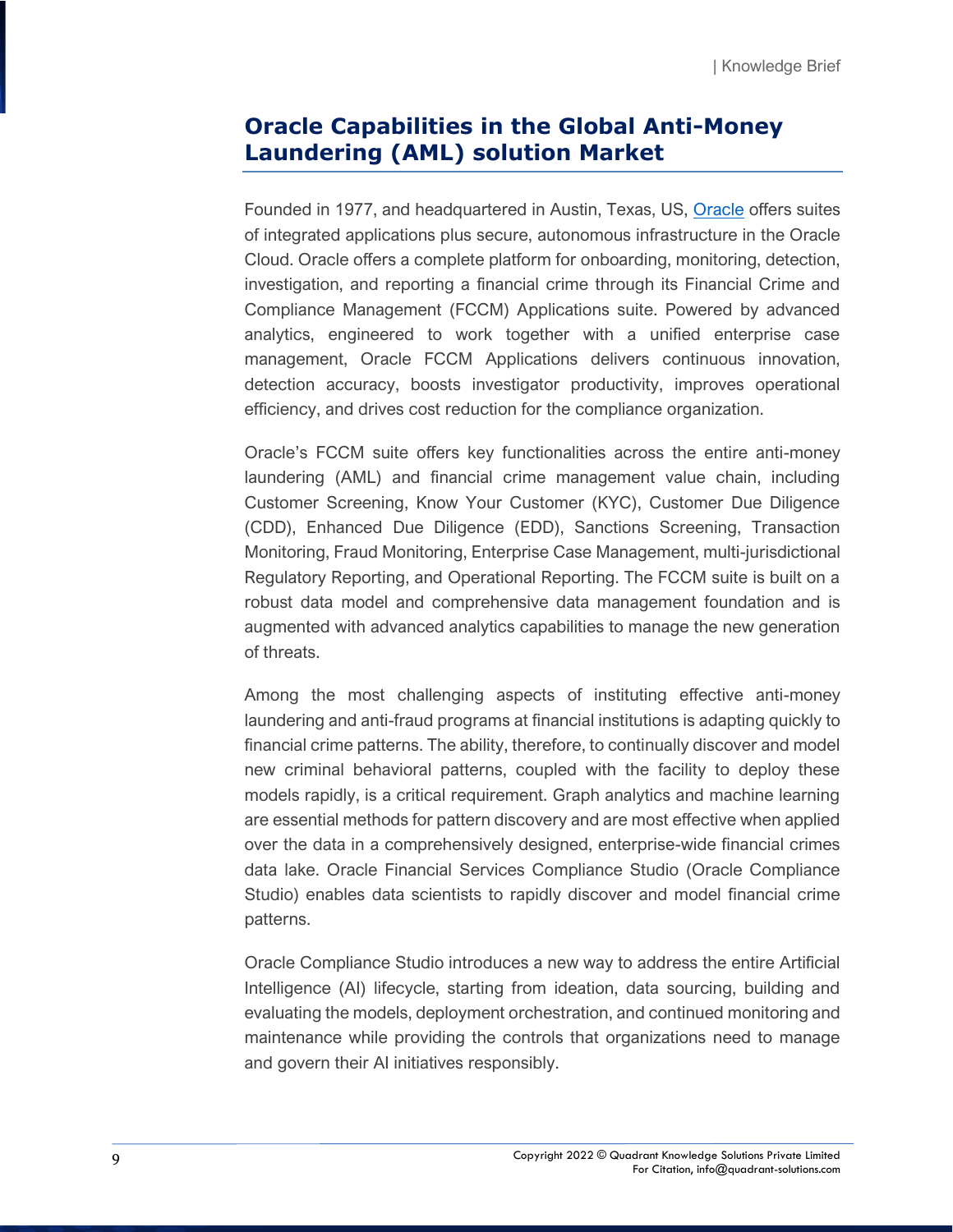Oracle Compliance Studio also includes market-leading capabilities like a robust Entity Resolution Service to give institutions true single entity views, ML-driven Event Scoring to predict and prioritize false positives, unsupervised Customer Segmentation to allow firms to understand better and segment their client base, and multitude of other capabilities and features related to Graph Analytics and Machine Learning.

Oracle also offers the Investigation Hub, an intuitive investigation platform that speeds up financial investigations using graph technology. It links customers, accounts, external entities, transactions, and external data, to provide a holistic graph representation of data that aids in uncovering any otherwise hidden suspicious patterns.

Oracle has recently released Oracle FCCM Cloud Service, an integrated compliance platform delivered as-a-service with integrated case management and advanced analytics capability. Oracle FCCM Cloud Service is uniquely designed to keep mid-sized financial institutions safe, compliant, and ready for business growth. This new Oracle FCCM SaaS application is cost-effective, easy to configure, and packed with a user-friendly interface.

#### **Analyst Perspective**

Following is the analysis of Oracle's capabilities in the global AML market:

- Oracle Financial Crime Compliance Management (FCCM) product suite provides comprehensive AML capabilities that enable FIs to monitor, detect, investigate, and report complex suspicious transactions across products and channels. The Oracle FCCM portfolio is backed up by advanced analytics technologies such as artificial intelligence, machine learning, and graph analytics to address the growing complexities of financial crime. The FCCM suite offers seamless customer onboarding, effective monitoring, and detection, efficient case management and accurate investigations, and compliant regulatory reporting and insights, augmented by comprehensive data management and advanced analytics capabilities, to manage the new generation of threats.
- Oracle FCCM's key differentiators include its purpose-built and domainaware AI/ML/RPA/Graph/NLP capabilities, holistic offerings for banking and insurance, and productized integration to the banking, customer experience, accounting, and finance streams within the larger Oracle portfolio. The company offers a unified data processing & strategic analytics application